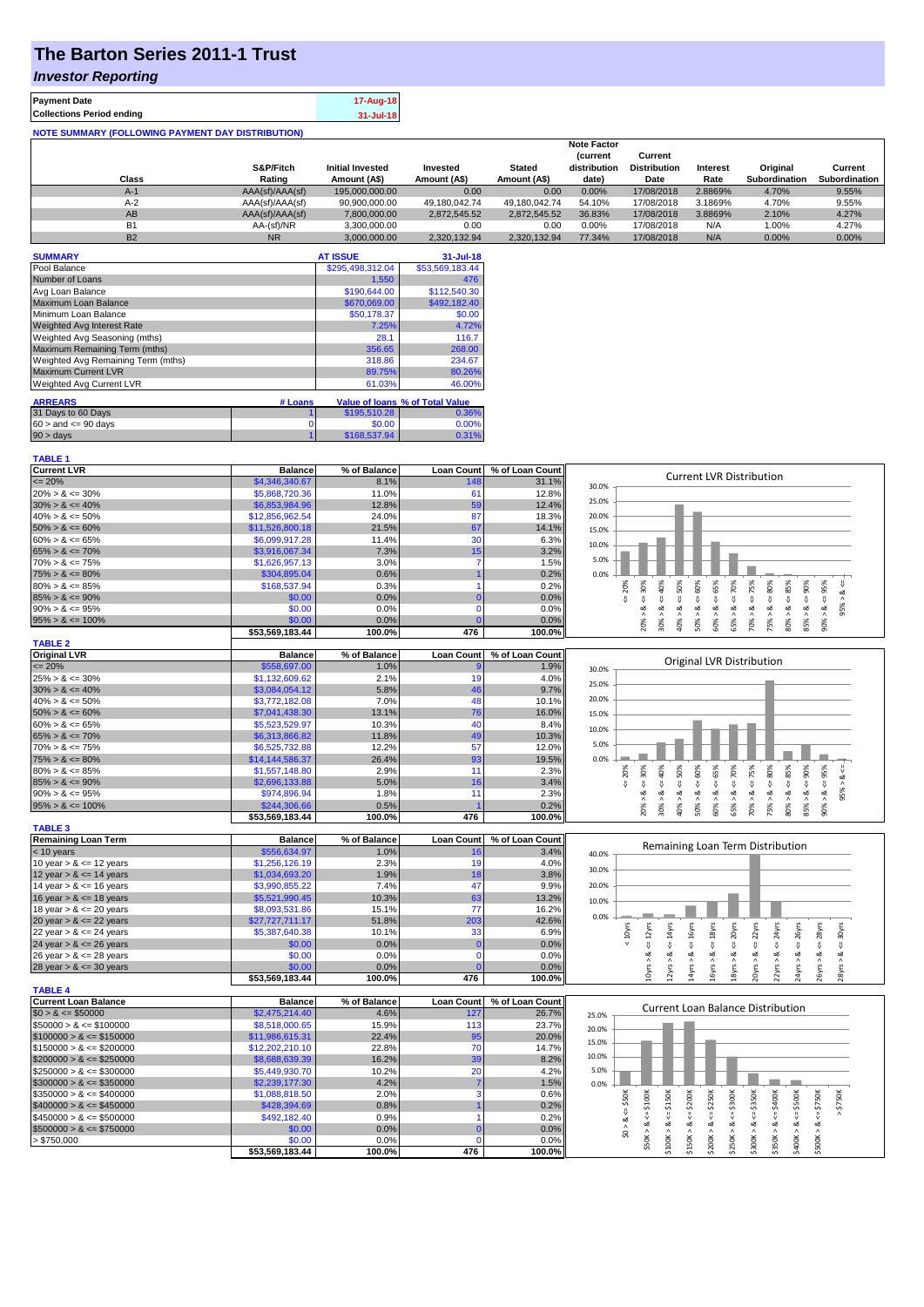# **The Barton Series 2011-1 Trust**

#### *Investor Reporting*

| <b>Payment Date</b><br><b>Collections Period ending</b>         |                                   | 17-Aug-18<br>31-Jul-18  |                          |                          |                                                                                                                                                                                                                        |
|-----------------------------------------------------------------|-----------------------------------|-------------------------|--------------------------|--------------------------|------------------------------------------------------------------------------------------------------------------------------------------------------------------------------------------------------------------------|
| <b>TABLE 5</b>                                                  |                                   |                         |                          |                          |                                                                                                                                                                                                                        |
| <b>Loan Seasoning</b><br>$= 6$ mths                             | <b>Balance</b><br>\$0.00          | % of Balance<br>0.0%    | <b>Loan Count</b>        | % of Loan Count<br>0.0%  | Loan Seasoning Distribution<br>40.0%                                                                                                                                                                                   |
| $> 8 \le 12$ mth                                                | \$0.00                            | 0.0%                    | -0                       | 0.0%                     | 35.0%                                                                                                                                                                                                                  |
| $12 > 8 \le 18$ mths                                            | \$0.00                            | 0.0%                    | $\Omega$                 | 0.0%                     | 30.0%                                                                                                                                                                                                                  |
| $18 > 8 \le 24$ mths                                            | \$0.00                            | 0.0%                    |                          | 0.0%                     | 25.0%<br>20.0%                                                                                                                                                                                                         |
| $2 > 8 \le 3$ years<br>$3 > 8 \le 4$ years                      | \$0.00<br>\$0.00                  | 0.0%<br>0.0%            | $\Omega$                 | 0.0%<br>0.0%             | 15.0%                                                                                                                                                                                                                  |
| $4 > 8 \le 5$ years                                             | \$0.00                            | 0.0%                    |                          | 0.0%                     | 10.0%                                                                                                                                                                                                                  |
| $5 > 8 \le 6$ years                                             | \$0.00                            | 0.0%                    | $\Omega$                 | 0.0%                     | 5.0%<br>0.0%                                                                                                                                                                                                           |
| $6 > 8 \le 7$ years                                             | \$0.00                            | 0.0%                    | $\Omega$                 | 0.0%                     |                                                                                                                                                                                                                        |
| $7 > 8 \le 8$ years<br>$8 > 8 \le 9$ years                      | \$7,294,075.30<br>\$19,439,060.63 | 13.6%<br>36.3%          | 45<br>144                | 9.5%<br>30.3%            | $\leq$ 8 years<br>$8 > 8 < 9$ years<br>$\leq 6$ mths<br>24 mths<br>$\le$ = 10 years<br>$2 > 8 < 3$ years<br>$4 > 8 < z = 5$ years<br>$5 > 8 <$ = 6 years<br>$6 > 8 < z < 7$ years<br>$\leq 12$ mth<br>$\leq$ = 4 years |
| $9 > 8 \le 10$ years                                            | \$11,099,786.25                   | 20.7%                   | 100                      | 21.0%                    | $\stackrel{\scriptscriptstyle{  }}{\mathsf{v}}$                                                                                                                                                                        |
| > 10 years                                                      | \$15,736,261.26                   | 29.4%                   | 187                      | 39.3%                    | $12 > 8$ <= 18 mths<br>$\frac{8}{1}$<br>3 > 8<br>$7 > 8$ .<br>$18 > 8$<br>ಷ<br>$\hat{\circ}$                                                                                                                           |
|                                                                 | \$53,569,183.44                   | 100.0%                  | 476                      | 100.0%                   |                                                                                                                                                                                                                        |
| <b>TABLE 6</b><br>Postcode Concentration (top 10 by value)      | <b>Balance</b>                    | % of Balance            | <b>Loan Count</b>        | % of Loan Count          |                                                                                                                                                                                                                        |
| 5700                                                            | \$1,888,638.33                    | 3.5%                    | <b>20</b>                | 4.2%                     | Geographic Distribution<br>0.7%                                                                                                                                                                                        |
| 2905                                                            | \$1,457,893.64                    | 2.7%                    | .g                       | 1.9%                     | 16.1%                                                                                                                                                                                                                  |
| 2617                                                            | \$1,412,752.18                    | 2.6%<br>2.3%            | 8                        | 1.5%<br>1.7%             |                                                                                                                                                                                                                        |
| 2602<br>5162                                                    | \$1,210,754.91<br>\$1,158,174.97  | 2.2%                    | 12                       | 2.5%                     | 6.0%                                                                                                                                                                                                                   |
| 5159                                                            | \$1,132,154.45                    | 2.1%                    | 8                        | 1.7%                     |                                                                                                                                                                                                                        |
| 2614                                                            | \$1,060,607.53                    | 2.0%                    |                          | 1.5%                     | 52.5%                                                                                                                                                                                                                  |
| 2620                                                            | \$1,048,314.09                    | 2.0%                    | 8                        | 1.7%                     |                                                                                                                                                                                                                        |
| 2615<br>5108                                                    | \$1,040,900.57<br>\$984,968.70    | 1.9%<br>1.8%            | 10<br>8                  | 2.1%<br>1.7%             | 24.7%                                                                                                                                                                                                                  |
|                                                                 |                                   |                         |                          |                          |                                                                                                                                                                                                                        |
| <b>TABLE 7</b><br><b>Geographic Distribution</b>                | <b>Balance</b>                    | % of Balance            | <b>Loan Count</b>        | % of Loan Count          | $\blacksquare$ SA<br>ACT NSW WA Other                                                                                                                                                                                  |
| <b>Australian Capital Territory</b>                             | \$13,223,793.67                   | 24.7%                   | 92                       | 19.3%                    |                                                                                                                                                                                                                        |
| New South Wales                                                 | \$3,209,585.36                    | 6.0%                    | 22                       | 4.6%                     |                                                                                                                                                                                                                        |
| Northern Territory                                              | \$0.00                            | 0.0%                    | $\Omega$                 | 0.0%                     | Metro / Non-Metro / Inner City Distribution                                                                                                                                                                            |
| Queensland<br>South Australia                                   | \$0.00<br>\$28,147,912.50         | 0.0%<br>52.5%           | $\Omega$<br>290          | 0.0%<br>60.9%            | 15.7%                                                                                                                                                                                                                  |
| Tasmania                                                        | \$0.00                            | 0.0%                    | $\Omega$                 | 0.0%                     |                                                                                                                                                                                                                        |
| Victoria                                                        | \$374,941.77                      | 0.7%                    | 5                        | 1.1%                     |                                                                                                                                                                                                                        |
| Western Australia                                               | \$8,612,950.14                    | 16.1%                   | 67                       | 14.1%                    |                                                                                                                                                                                                                        |
| <b>TABLE 8</b>                                                  | \$53,569,183.44                   | 100.0%                  | 476                      | 100.0%                   |                                                                                                                                                                                                                        |
| Metro/Non-Metro/Inner-City                                      | <b>Balance</b>                    | % of Balance            | <b>Loan Count</b>        | % of Loan Count          |                                                                                                                                                                                                                        |
| Metro                                                           | \$44,749,524.18                   | 83.5%                   | 393                      | 82.6%                    | 83.5%                                                                                                                                                                                                                  |
| Non-metro                                                       | \$8,426,826.36                    | 15.7%                   | 80                       | 16.8%                    |                                                                                                                                                                                                                        |
| Inner city                                                      | \$392,832.90<br>\$53,569,183.44   | 0.7%<br>100.0%          | 476                      | 0.6%<br>100.0%           | <b>■ Metro</b><br>Non-metro<br>Inner city                                                                                                                                                                              |
| <b>TABLE 9</b>                                                  |                                   |                         |                          |                          |                                                                                                                                                                                                                        |
| <b>Property Type</b>                                            | <b>Balance</b>                    | % of Balance            | <b>Loan Count</b>        | % of Loan Count          |                                                                                                                                                                                                                        |
| <b>Residential House</b>                                        | \$49,382,220.40                   | 92.2%                   | 436                      | 91.6%                    | Occupancy Type Distribution<br>5.0%                                                                                                                                                                                    |
| <b>Residential Unit</b><br>Rural                                | \$4,186,963.04<br>\$0.00          | 7.8%<br>0.0%            | 40<br>$\mathbf 0$        | 8.4%<br>0.0%             |                                                                                                                                                                                                                        |
| Semi-Rural                                                      | \$0.00                            | 0.0%                    | $\Omega$                 | 0.0%                     |                                                                                                                                                                                                                        |
|                                                                 | \$53,569,183.44                   | 100.0%                  | 476                      | 100.0%                   |                                                                                                                                                                                                                        |
| <b>TABLE 10</b>                                                 |                                   |                         |                          |                          |                                                                                                                                                                                                                        |
| <b>Occupancy Type</b><br><b>Owner Occupied</b>                  | <b>Balance</b><br>\$50,870,758.85 | % of Balance<br>95.0%   | <b>Loan Count</b><br>449 | % of Loan Count<br>94.3% |                                                                                                                                                                                                                        |
| Investment                                                      | \$2,698,424.59                    | 5.0%                    | 27                       | 5.7%                     |                                                                                                                                                                                                                        |
|                                                                 | \$53,569,183.44                   | 100.0%                  | 476                      | 100.0%                   | 95.0%                                                                                                                                                                                                                  |
| <b>TABLE 11</b>                                                 | <b>Balance</b>                    | % of Balance            | <b>Loan Count</b>        | % of Loan Count          |                                                                                                                                                                                                                        |
| <b>Employment Type Distribution</b><br>Contractor               | \$641,957.39                      | 1.2%                    |                          | 1.5%                     | Owner Occupied<br>Investment                                                                                                                                                                                           |
| Pay-as-you-earn employee (casual)                               | \$1,274,245.77                    | 2.4%                    | 11                       | 2.3%                     |                                                                                                                                                                                                                        |
| Pay-as-you-earn employee (full time)                            | \$42,779,835.46                   | 79.9%                   | 363                      | 76.3%                    | <b>LMI Provider Distribution</b>                                                                                                                                                                                       |
| Pay-as-you-earn employee (part time)<br>Self employed           | \$3,802,261.04                    | 7.1%<br>3.8%            | 42<br>17                 | 8.8%<br>3.6%             | 6.2%                                                                                                                                                                                                                   |
| No data                                                         | \$2,040,727.80<br>\$3,030,155.98  | 5.7%                    | 36                       | 7.6%                     |                                                                                                                                                                                                                        |
|                                                                 | \$53,569,183.44                   | 100.0%                  | 476                      | 100.0%                   |                                                                                                                                                                                                                        |
| <b>TABLE 12</b>                                                 |                                   |                         |                          |                          |                                                                                                                                                                                                                        |
| <b>LMI Provider</b><br>QBE                                      | <b>Balance</b>                    | % of Balance<br>93.8%   | <b>Loan Count</b><br>458 | % of Loan Count<br>96.2% |                                                                                                                                                                                                                        |
| Genworth                                                        | \$50,224,571.68<br>\$3,344,611.76 | 6.2%                    | 18                       | 3.8%                     |                                                                                                                                                                                                                        |
|                                                                 | \$53,569,183.44                   | 100.0%                  | 476                      | 100.0%                   |                                                                                                                                                                                                                        |
| <b>TABLE 13</b>                                                 |                                   |                         |                          |                          | 93.8%                                                                                                                                                                                                                  |
| <b>Arrears</b><br>$= 0$ days                                    | <b>Balance</b><br>\$52,031,097.48 | % of Balance<br>97.1%   | <b>Loan Count</b><br>466 | % of Loan Count<br>97.9% | $\blacksquare$ QBE<br>Genworth                                                                                                                                                                                         |
| $0 >$ and $\leq 30$ days                                        | \$1,174,037.74                    | 2.2%                    | 8                        | 1.7%                     |                                                                                                                                                                                                                        |
| $30 >$ and $\leq 60$ days                                       | \$195,510.28                      | 0.4%                    |                          | 0.2%                     | Interest Rate Type Distribution                                                                                                                                                                                        |
| $60 >$ and $\leq 90$ days                                       | \$0.00                            | 0.0%                    | $\Omega$                 | 0.0%                     | 18.5%                                                                                                                                                                                                                  |
| 90 > days                                                       | \$168,537.94<br>\$53,569,183.44   | 0.3%<br>100.0%          | 476                      | 0.2%<br>100.0%           |                                                                                                                                                                                                                        |
| <b>TABLE 14</b>                                                 |                                   |                         |                          |                          |                                                                                                                                                                                                                        |
| <b>Interest Rate Type</b>                                       | <b>Balance</b>                    | % of Balance            | <b>Loan Count</b>        | % of Loan Count          |                                                                                                                                                                                                                        |
| Variable                                                        | \$43,671,610.08                   | 81.5%                   | 398                      | 83.6%                    |                                                                                                                                                                                                                        |
| Fixed                                                           | \$9,897,573.36<br>\$53,569,183.44 | 18.5%<br>100.0%         | 78<br>476                | 16.4%<br>100.0%          |                                                                                                                                                                                                                        |
| <b>TABLE 15</b>                                                 |                                   |                         |                          |                          | 81.5%                                                                                                                                                                                                                  |
| <b>Weighted Ave Interest Rate</b><br><b>Fixed Interest Rate</b> | <b>Balance</b><br>4.33%           | <b>Loan Count</b><br>78 |                          |                          | Variable Fixed                                                                                                                                                                                                         |